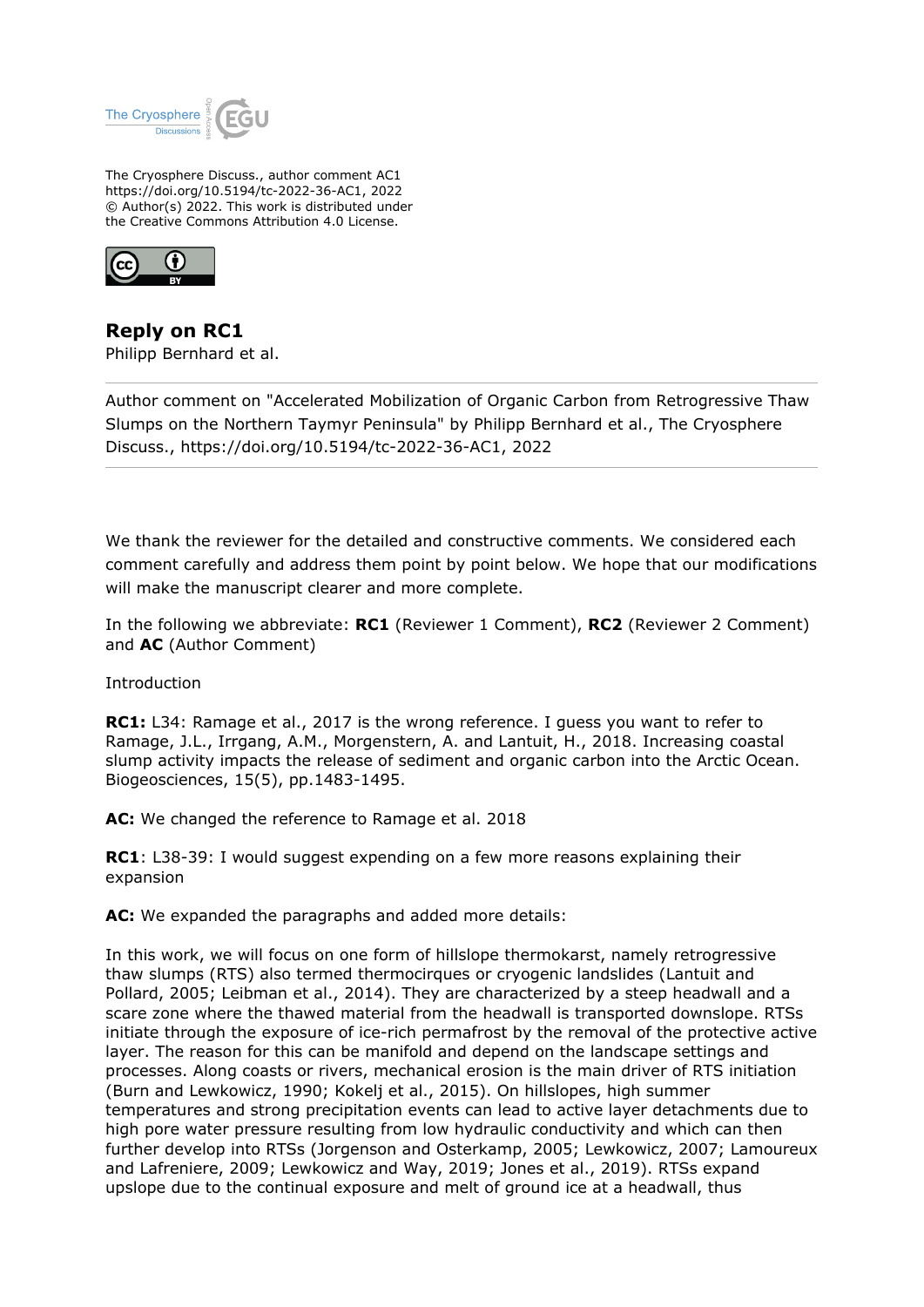mobilizing thawed materials which are transported downslope through the scar zone (Kokelj and Jorgenson, 2013; Zwieback et al., 2020). RTSs can grow where ground ice content and topographic settings allows for a continued instability and removal of thawed soils (Burn and Lewkowicz, 1990; Lacelle et al., 2010; Kokelj and Jorgenson, 2013).

**RC1:** L43-44: this sentence is unclear and needs to be rewritten

**AC:** We rewrote the sentence to:

*Past RTS studies have shown that the prevalence, geomorphic characteristics and carbon mobilization are related to soil properties, ice contents and topography which vary across the pan-Arctic landscape, highlighting the need for large-scale satellite-based monitoring (Lantz and Kokelj, 2008; Kokelj and Jorgenson, 2013; Zwieback et al.,2020).*

**RC1:** L47: please add reference: Ramage, J. L., Irrgang, A. M., Herzschuh, U., Morgenstern, A., Couture, N., and Lantuit, H. (2017), Terrain controls on the occurrence of coastal retrogressive thaw slumps along the Yukon Coast, Canada, J. Geophys. Res. Earth Surf., 122, 1619– 1634, doi:10.1002/2017JF004231.

## **AC:** We added the reference

**RC1:** L57: Do you mean "between Arctic regions"? Or did you forget to mention the region with which RTSs from the arctic region can be compared?

**AC:** We mean "between Arctic regions", for example the scaling coefficients relating the area change to the volumetric change vary between Arctic regions (e.g. Banks Island vs Yamal/Gydan).

**RC1**: L62: please provide references to "a region that is known to be susceptible to thaw slumping".

**AC:** We added the reference and slightly rewrote the sentence:

*In this work our goal is to map and investigate RTSs on the northern Taymyr Peninsula, a region containing massive ground ice, remnant from the Kara Ice-Sheet and which is known to be susceptible to thaw slumping (Grosval'd et al., 1986; Yershov, E.D., 1989; Alexanderson et al., 2002).*

**RC1:** L69: please repeat which periods are considered

**AC:** We added the time periods

**RC1:** L71-72: I find this terminology quite complex and I do not understand what you mean by "probability density function". I suggest you to simplify the methodology e.g "measure the change in RTSs areas and volumes"

**AC:** We changes item two of the objectives to:

 *Measure the change in RTSs areas and volumes including the RTS scaling relations and its change over time*

**RC1:** L73: replace "an estimation" by "estimate"

**AC:** Corrected

**RC1:** L77: change "our study region" by "the study region"